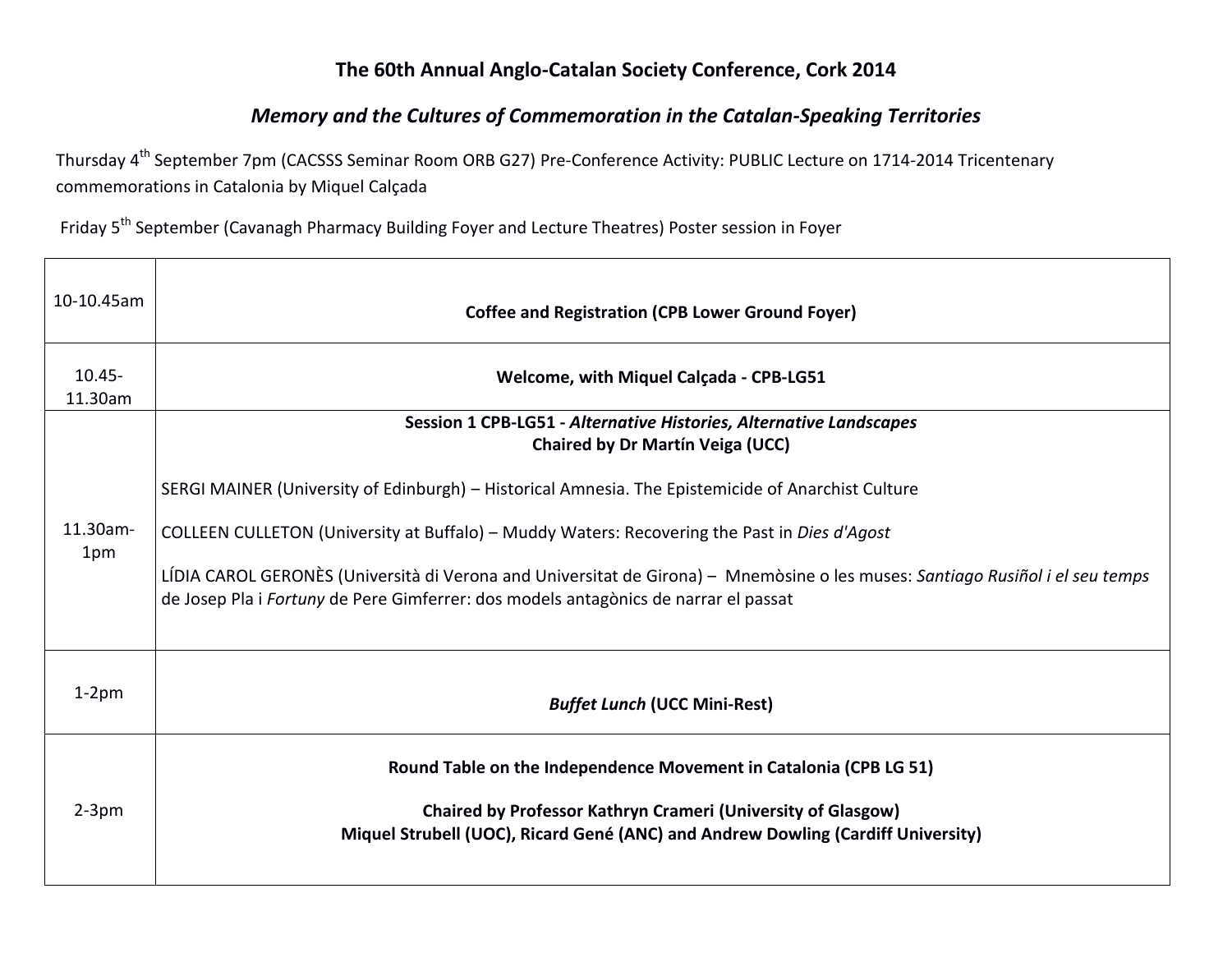|          | Session 2a (CPB LG 51)                                                                                                                                                                                                                                                                       | Session 2b (CPB LG 52)                                                                                                                                                                                                                                                                     |  |
|----------|----------------------------------------------------------------------------------------------------------------------------------------------------------------------------------------------------------------------------------------------------------------------------------------------|--------------------------------------------------------------------------------------------------------------------------------------------------------------------------------------------------------------------------------------------------------------------------------------------|--|
| $3-4pm$  | Re-Mapping the Mancomunitat (1914-2014)                                                                                                                                                                                                                                                      | <b>Catalan Structures and the European Model</b>                                                                                                                                                                                                                                           |  |
|          | Chaired by Pedro Fernández Dorado (UCC)                                                                                                                                                                                                                                                      | <b>Chaired by Dr Eva Bru (Bangor University)</b>                                                                                                                                                                                                                                           |  |
|          | ELENA PRATS (Kyoto University) - The Mancomunitat de<br>Catalunya (1914-1925): A Visionary Project 200 years after<br>the Decree of the Nova Planta<br>MARC COMADRAN (Bristol University and Cardiff<br>University) - De la perifèria al centre i viceversa: tres<br>escriptors noucentistes | LAURA PANADÈS-ESTRUCH (University of Cambridge) - European<br>Funding for Public-Private Partnerships in Catalonia. A Critical Review<br>of the Project Vilamalla-Empordà<br>GASPAR JAÉN I URBAN (Universitat d'Alacant) / MARCO LUCCHINI<br>(Politecnico di Milano) - Milà 3/ Barcelona 3 |  |
| 4-4.30pm | Coffee Break (CPB LG Foyer)                                                                                                                                                                                                                                                                  |                                                                                                                                                                                                                                                                                            |  |
|          | Session 3a (CPB LG 51) - The Uses of History and/ in the                                                                                                                                                                                                                                     | Session 3b (CPB LG 52) - Language Histories in the Constitution of                                                                                                                                                                                                                         |  |
|          | "Transition" to Democracy                                                                                                                                                                                                                                                                    | <b>Contemporary Catalan Identities</b>                                                                                                                                                                                                                                                     |  |
|          | <b>Chaired by Dr Andrew Dowling (University of Cardiff)</b>                                                                                                                                                                                                                                  | <b>Chaired by Núria Massot (UCC)</b>                                                                                                                                                                                                                                                       |  |
| 4.30-6pm | JAUME CLARET I JAUME SUBIRANA (UOC) - Un santoral<br>laïc de referència: Les sèries d'entrevistes a figures<br>culturals en el tardo-franquisme                                                                                                                                              | JORDI CORNELLÀ-DETRELL (University of Glasgow)/ ALBERT ROSSICH<br>(Universitat de Girona) – Del catanyol a la llengua de L'altra (Marta<br>Rojals, 2014): plurilingüisme en la literatura catalana contemporània                                                                           |  |
|          | JOAN FUSTER-SOBREPERE (UOC) - La querella dels                                                                                                                                                                                                                                               | FRANCESC BERNAT (Universitat de Barcelona) - La paradoxa de la                                                                                                                                                                                                                             |  |
|          | historiadors: la crisi dels metarelats cientifistes a través                                                                                                                                                                                                                                 | història contemporània de la llengua catalana: entre el retrocés i la                                                                                                                                                                                                                      |  |
|          | d'una polèmica historiogràfica a L'Avenç                                                                                                                                                                                                                                                     | recuperació                                                                                                                                                                                                                                                                                |  |
|          | JOSEP-ANTON FERNANDEZ (UOC) – Tres mirades sobre el<br>cas Puig Antich                                                                                                                                                                                                                       | ELIZABETH BURGESS (University of Liverpool) - The Changing Role of<br>Valencian in Alicante                                                                                                                                                                                                |  |
|          |                                                                                                                                                                                                                                                                                              |                                                                                                                                                                                                                                                                                            |  |
| $6-7$ pm | Keynote Lecture 1 (CPB LG 51): Queralt Solé (Universitat de Barcelona) - La memòria de la violència de la guerra civil a<br>Catalunya                                                                                                                                                        |                                                                                                                                                                                                                                                                                            |  |
|          | <b>Chaired by Professor Dominic Keown (University of Cambridge)</b>                                                                                                                                                                                                                          |                                                                                                                                                                                                                                                                                            |  |
|          |                                                                                                                                                                                                                                                                                              |                                                                                                                                                                                                                                                                                            |  |
| 7.30pm   | Wine Reception and Music with Galway-based "The Troubadour Mules"<br>(Cork City Library)                                                                                                                                                                                                     |                                                                                                                                                                                                                                                                                            |  |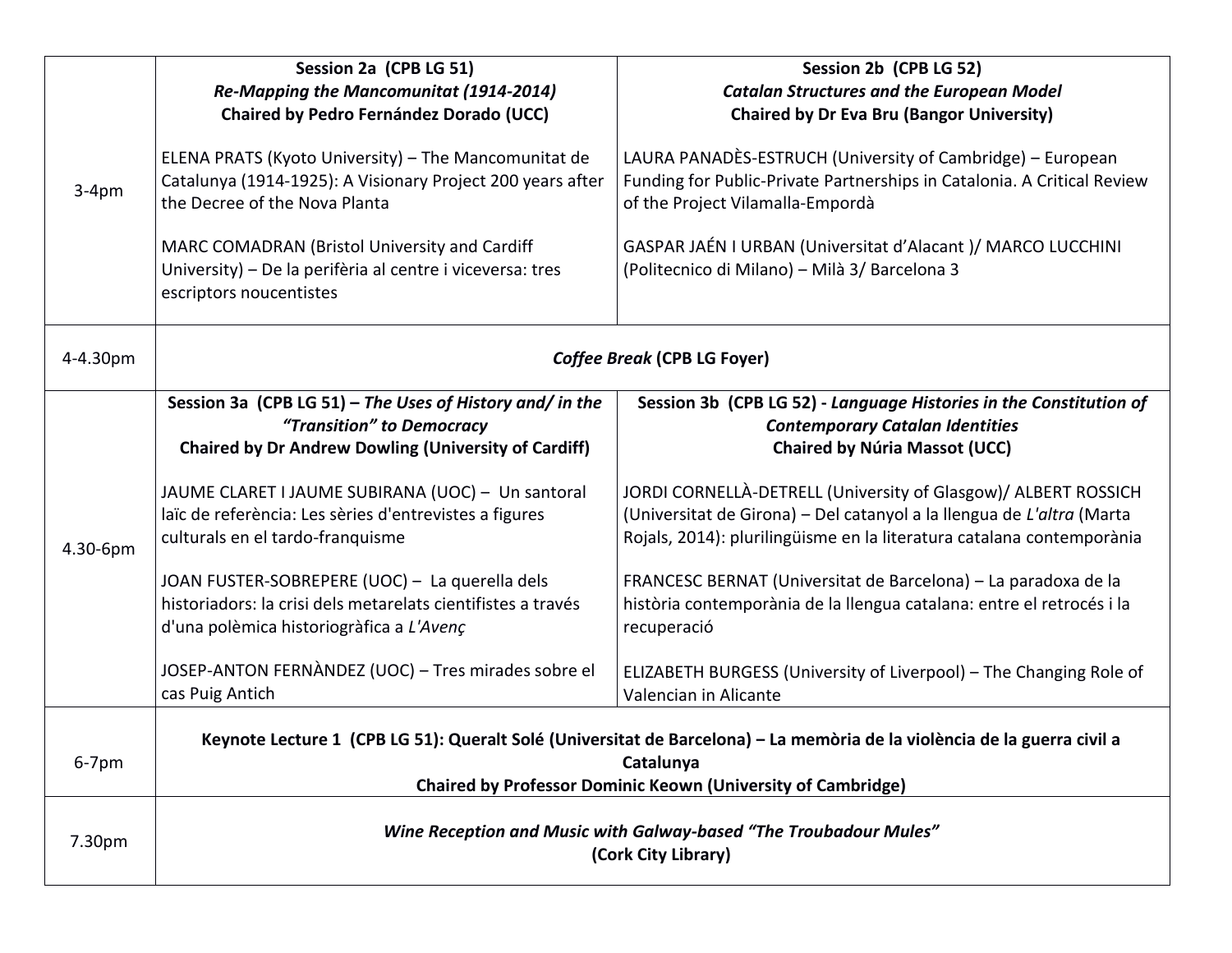Saturday 6<sup>th</sup> September (Cavanagh Pharmacy Building Lecture Theatres)

| $9.30$ am-<br>11.30am | Session 4a (CPB LG 51) - Political Violence and Trauma in<br>Performance<br><b>Chaired by Dr Elisenda Marcer (University of Birmingham)</b>                                                                                                                                                                                                                                                                                                  | Session 4b (CPB LG 52) - Women's Memories, Gender and the<br><b>Catalan Canon</b><br><b>Chaired by Dr Anna Vives (University of Leicester)</b>                                                                                                                                                                                                                                                                                                                                                                                                                                     |
|-----------------------|----------------------------------------------------------------------------------------------------------------------------------------------------------------------------------------------------------------------------------------------------------------------------------------------------------------------------------------------------------------------------------------------------------------------------------------------|------------------------------------------------------------------------------------------------------------------------------------------------------------------------------------------------------------------------------------------------------------------------------------------------------------------------------------------------------------------------------------------------------------------------------------------------------------------------------------------------------------------------------------------------------------------------------------|
|                       | GABRIEL SANSANO (Universitat d'Alacant/ IIFV) - De foses i<br>fantasmes: memòria, trauma i identitat en l'escena<br>contemporània<br>J.M. SANTACREU SOLER (Universitat d'Alacant) - Les<br>víctimes innocents de la repressió franquista: Castigats<br>VIRGILIO TORTOSA (Universitat d'Alacant) - Nens robats:<br>Últim episodi de la memòria del Franquisme<br>HELENA BUFFERY (UCC) - Performing Exile on the<br>Contemporary Catalan Stage | ANNA TITUS (UOC) - From Women's Silence in the Archive to<br>Digital Memory: The Diccionari Biogràfic de Dones<br>NOEMI LLAMAS (University of Glasgow) - A Life through Many<br>Broken Mirrors: Literary Biographies of Mercè Rodoreda's Life and<br>their Approach to her relationship with Andreu Nin<br>NATASHA TANNA (University of Cambridge) - From Symbolic<br>Mothers to Hypothetical Daughters: Literary Genealogy and<br>Futurity in Maria-Mercè Marçal's Prose<br>ISABEL MARCILLAS (Universitat d'Alacant) - Repressió política i<br>trauma en l'obra d'Aurora Bertrana |
| 11.30-12pm            | Coffee break (CPB LG Foyer)<br><b>JOAN GILI MEMORIAL LECTURE</b><br>(CPB LG 51)<br>Lluïsa Julià (IOC) - Maria-Mercè Marçal i els moviments identitaris dels anys 70<br>Chaired by Dr P. Louise Johnson (University of Sheffield)                                                                                                                                                                                                             |                                                                                                                                                                                                                                                                                                                                                                                                                                                                                                                                                                                    |
| $12-1pm$              |                                                                                                                                                                                                                                                                                                                                                                                                                                              |                                                                                                                                                                                                                                                                                                                                                                                                                                                                                                                                                                                    |
| $1-2$ pm              | <b>Annual Lunch</b><br>(Staff Restaurant)                                                                                                                                                                                                                                                                                                                                                                                                    |                                                                                                                                                                                                                                                                                                                                                                                                                                                                                                                                                                                    |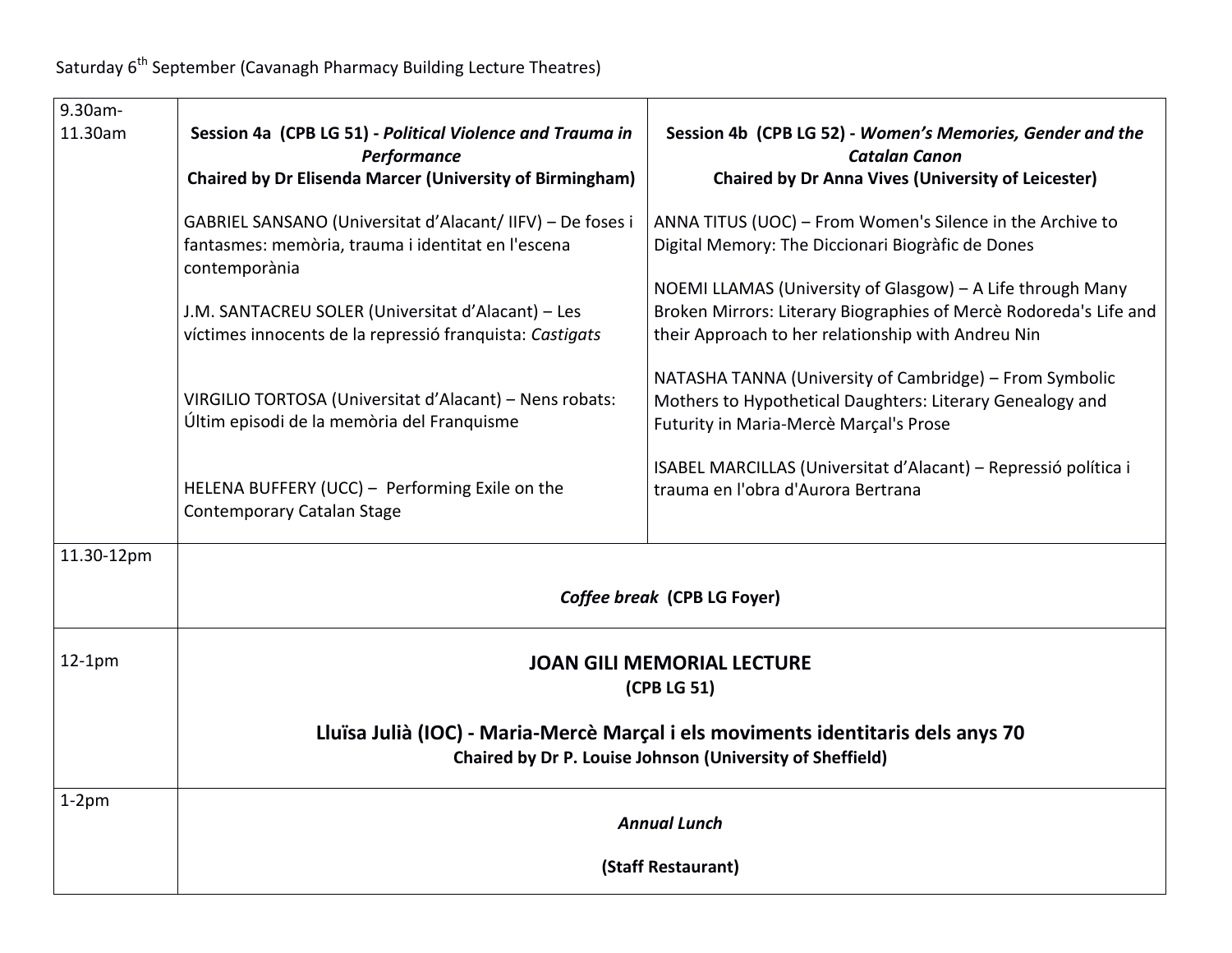| $2 - 3.30pm$      | AGM, followed by coffee (CPB LG51)                                                                                                                                         |                                                                                                                                    |  |
|-------------------|----------------------------------------------------------------------------------------------------------------------------------------------------------------------------|------------------------------------------------------------------------------------------------------------------------------------|--|
| 3.30-5pm          | Session 5a (CPB LG 51) - Translation as Memory:<br><b>Intergenerational and Intercultural Transmission</b><br><b>Chaired by Dr. Sergi Mainer (University of Edinburgh)</b> | Session 5b (CACSSS Seminar Room ORB G27) - Social Landscapes,<br><b>Barcelona and the Image</b><br>Chaired by Dr. Cara Levey (UCC) |  |
|                   | STEPHEN BOYD (UCC) - "Lur costumas he maneras son a<br>nos altres fort estranyhas": Ireland through Medieval<br>Catalan Eyes                                               | ROBERT DAVIDSON (University of Toronto) - The Object<br>Landscape of D'Ací i d'Allà                                                |  |
|                   | VANESSA PALOMO (UPF) - The Translation of<br>Shakespeare's plays into Catalan by Josep Maria de Sagarra:<br>The Lost Manuscripts                                           | PABLO LA PARRA PÉREZ (New York University) – Cinematic<br>Snipers? Independent Documentary Films in 1960s-70s Barcelona            |  |
|                   | ZOFIA STASIAKIEWICZ (Universitat de Girona) - Gabriel<br>Ferrater i Witold Gombrowicz: Correspondència inèdita,<br>memòria d'una traducció                                 | OLGA SENDRA FERRER (Wesleyan University) - The Moving<br>Picture: Urban Spaces in Transition                                       |  |
| $5-6$ pm          | Keynote lecture 3 (CPB LG 51): Joan Sellent Arús (UAB) - The Irish-Catalan Connection: Catòlics i Renegaires<br><b>Chaired by Dr Stephen Boyd (UCC)</b>                    |                                                                                                                                    |  |
| 6.30pm<br>onwards | Sopar Estellés Night In Cork (Farmgate Café and Restaurant, The English Market)                                                                                            |                                                                                                                                    |  |













FARMGATE